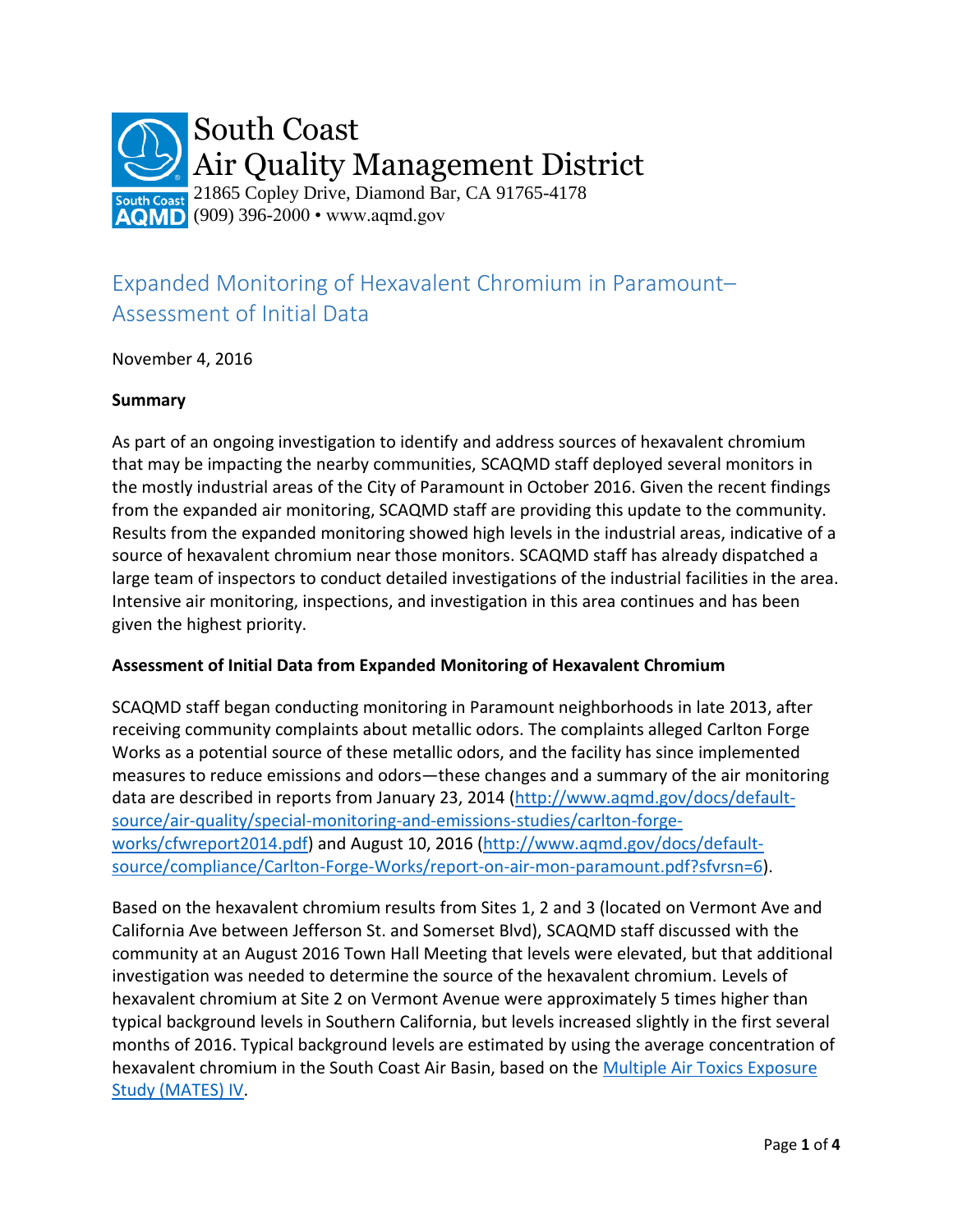Hexavalent chromium is a toxic metal air pollutant, and a known human carcinogen. Breathing high levels of hexavalent chromium for many years may increase a person's risk of developing lung cancer. As previously reported, estimated cancer risks based on the long-term monitoring data from 10/31/2013 to 5/30/2016 for hexavalent chromium at the Site 2 (Vermont Avenue near Jefferson Street) were approximately 165 in a million, if the levels persisted for 30 years. As a point of comparison, the overall average cancer risk across the South Coast Air Basin from all air toxics emission sources (including cars, trucks, factories, etc.) is approximately 900 chances in a million. These cancer risk estimates reflect an estimated probability of cancer, and are not a prediction of how many cases will occur.

As a part of the ongoing investigation of the sources of hexavalent chromium, SCAQMD staff implemented expanded monitoring efforts for hexavalent chromium in the largely industrial areas indicated on the map below (see Figure 1), while continuing to monitor at the Vermont Avenue and California Avenue sites. The purpose of this targeted monitoring is to narrow and identify the specific source or sources of hexavalent chromium in the area. The first samples from the expanded monitoring were collected beginning on October 15, 2016. Consistent with many other air toxics monitoring efforts, samples are collected over a 24-hour period every third day. These first few results indicated that there are likely sources of hexavalent chromium located near some of these newly deployed monitors. The highest measurements (up to 26 ng/m3) were detected at the sites near the intersections of Madison Street and Minnesota Avenue, and Madison Street at Garfield Avenue. Measurements at these mostly industrial sites were approximately 350 times higher than typical background and would pose a potential health risk with long-term exposure. While the highest levels were detected in the mostly industrial areas, the levels found at air monitors located closer to the residential neighborhoods near the intersection of Madison Street and Illinois Avenue were still higher than background levels, and higher than the levels detected at the Vermont Avenue site. The levels found heighten the need to take swift action to identify and mitigate the source or sources of hexavalent chromium. Ongoing monitoring efforts at Site 3, California Ave. near Lincoln Elementary School were about 3 times higher than typical background levels, but similar to average levels detected at the MATES IV Compton station. Data from the expanded monitoring are reported in this table below.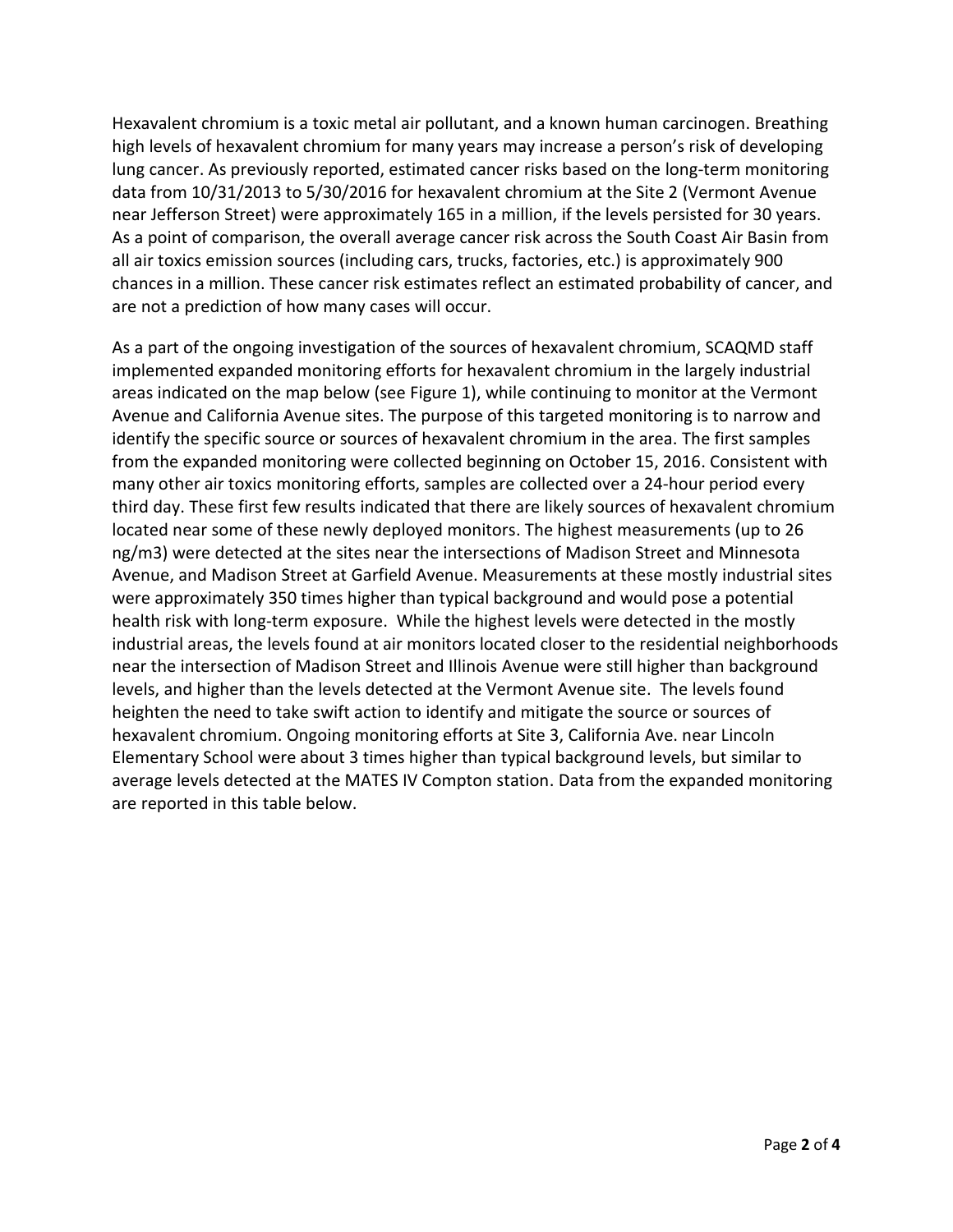| <b>Sample Date</b> | <b>Site</b><br>#4 | <b>Site</b><br>#5 | <b>Site</b><br>#6 | <b>Site</b><br>#7 | <b>Site</b><br>#8 | <b>Site</b><br>#9 | <b>Site</b><br>#10 | <b>Site</b><br>#11 | <b>Site</b><br>#12 |
|--------------------|-------------------|-------------------|-------------------|-------------------|-------------------|-------------------|--------------------|--------------------|--------------------|
| 10/15/2016         | 0.28              | 0.06              |                   | 7.9               | N/A               | N/A               | N/A                | N/A                | 0.08               |
| 10/18/2016         | 0.43              | 1.2               | 0.46              | Invalid           | N/A               | N/A               | N/A                | N/A                | 0.2                |
| 10/21/2016         | 0.41              | 0.68              | 0.9               | 1.1               | N/A               | N/A               | N/A                | N/A                | 0.24               |
| 10/24/2016         | 0.34              | 0.59              | 0.89              | 4.2               | N/A               | N/A               | N/A                | N/A                | 0.24               |
| 10/27/2016         | 0.21              | 0.28              | 0.98              | 5                 | 26                | 2.7               | 1.4                | 17                 | 0.2                |
| 10/30/2016         | 0.08              | 0.23              | 0.29              | 4.8               | 25                | 1.1               | 0.31               | 0.15               | Invalid            |
| 11/2/2016          | 0.2               | 0.42              | 0.53              | 2.7               | 12                | 2.4               | 1.3                | 11                 | 0.11               |

## Notes:

N/A Means no monitor at this location to collect sample.

Invalid means sample collected was invalid due to a variety of reasons such as loss of power, equipment malfunction, etc.



**Figure 1**. Expanded monitoring to identify source(s) of hexavalent chromium in the Paramount area.